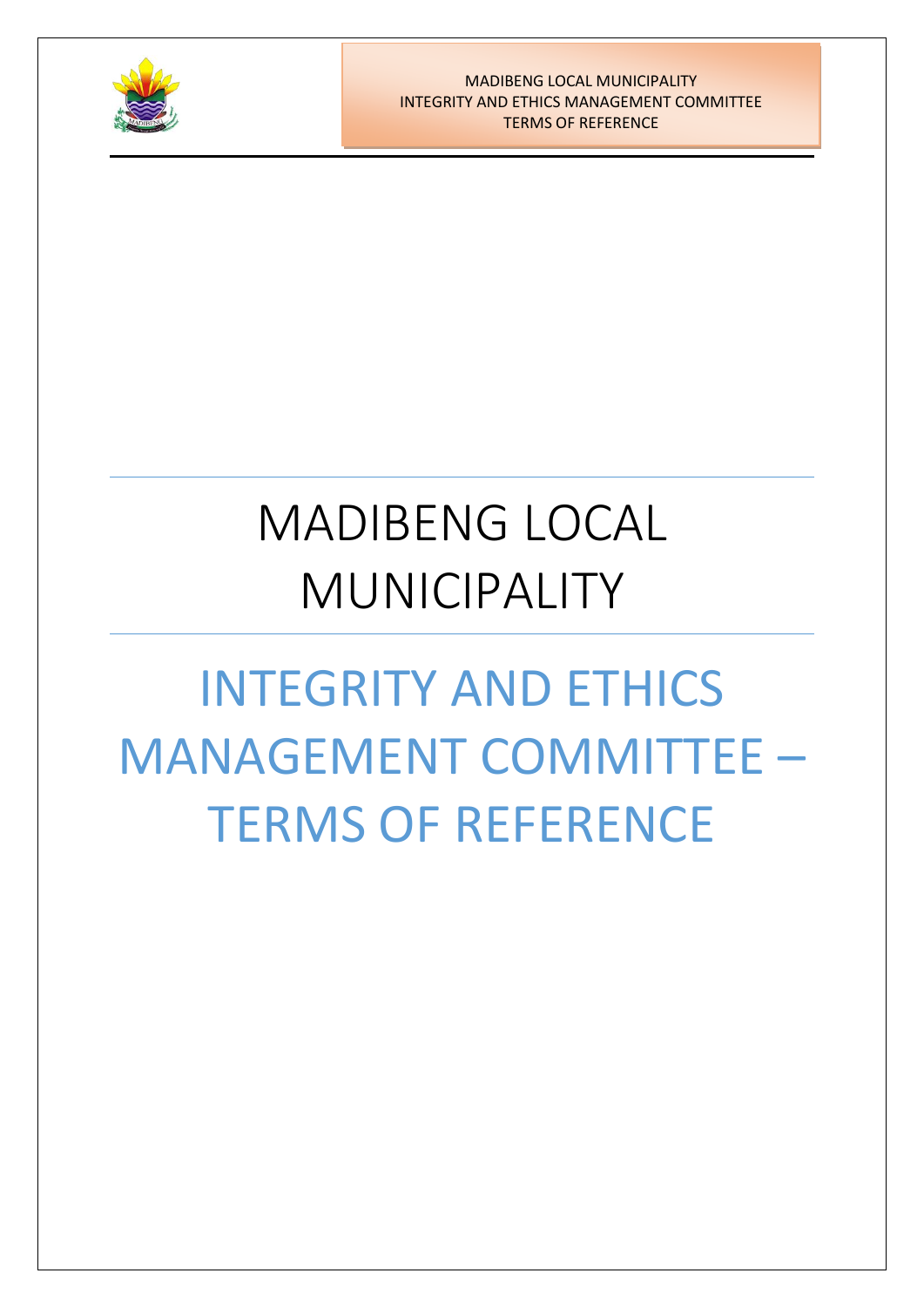

#### MADIBENG LOCAL MUNICIPALITY INTEGRITY AND ETHICS MANAGEMENT COMMITTEE TERMS OF REFERENCE

| Document Ref. No.:              | ERM/p1010                                                                   |
|---------------------------------|-----------------------------------------------------------------------------|
| Resolution no.:                 | ADMIN.006                                                                   |
| Authors / developed by:         | Enterprise Risk Manager: Y Mothibi                                          |
| <b>Revision / Last Updated:</b> | 2019/2020                                                                   |
| Applicability                   | Local Municipality main offices<br>Madibeng<br>and its<br>satellite offices |
| <b>Effective Date</b>           |                                                                             |
| Approved by                     | Council                                                                     |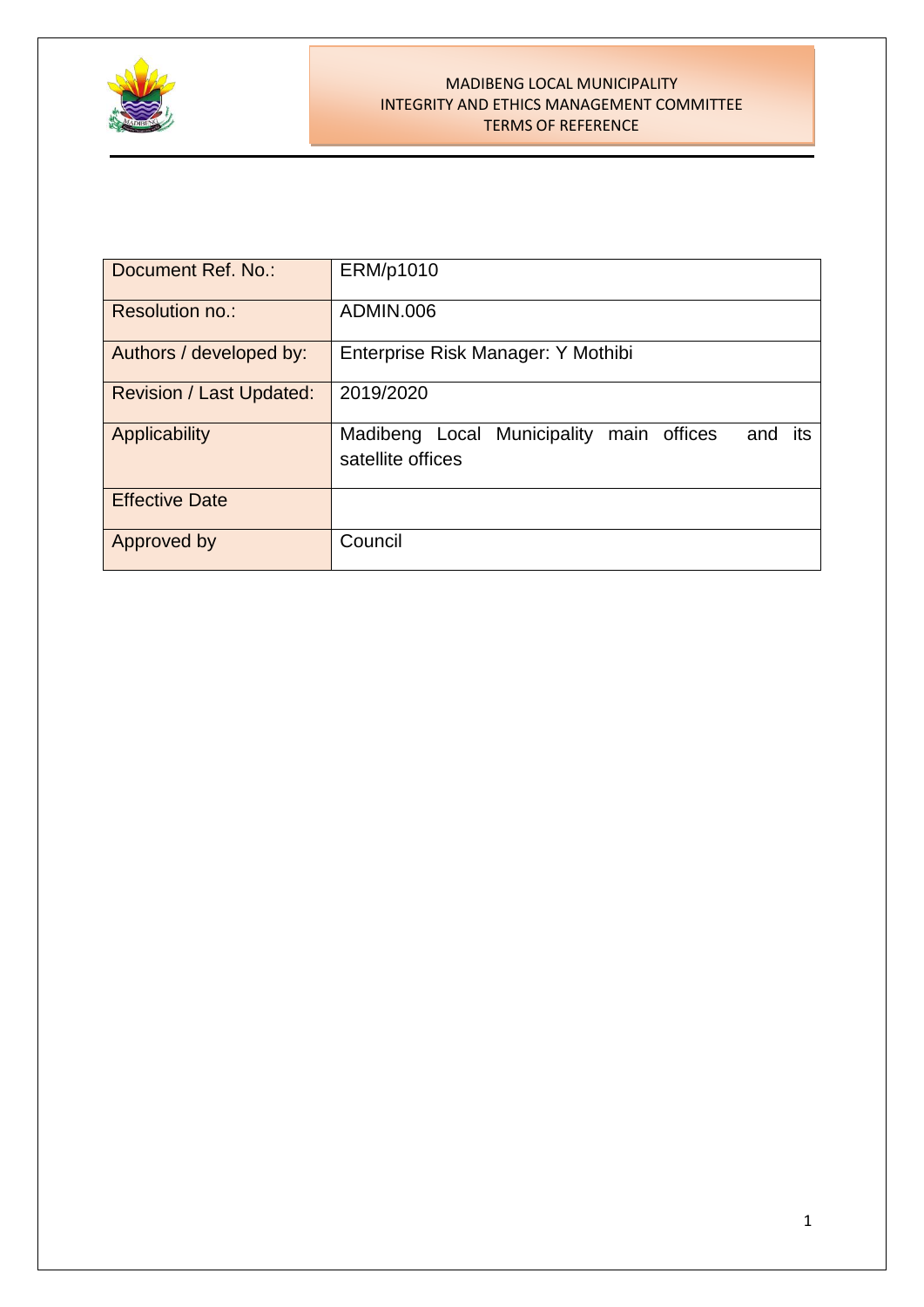

## **1. Introduction**

The Integrity and Ethics Management Committee (the Committee) is constituted as a Council oversight committee to oversee the management of ethics, fraudulent and corrupt activities, general and financial misconduct. Its members are also tasked to act as the Disciplinary Board in respect of financial misconduct as per the Financial Misconduct Regulations. The duties and responsibilities of the members of the Committee who are part of the municipal administration are in addition to their ordinary duties as officials of the Council. The deliberations of the Committee do not reduce the individual and collective responsibilities of officials in regard to their fiduciary duties and responsibilities, and they must continue to exercise due care and judgement in accordance with their obligations to the municipality.

## **2. Purpose of the terms of reference**

The purpose of these terms of reference is to set out the Committee's role and responsibilities as well as the requirements for its composition and meeting procedures.

## **3. Composition**

The Integrity and Ethics Management Committee is established by Council and shall be chaired by the Commissioner of Integrity. The Committee comprises of no less than eight members appointed by the Council:

- i. Commissioner of Integrity;
- ii. Chairperson of the Audit Committee;
- iii. Chairperson of the Risk Management Committee;
- iv. Chief Risk Officer;
- v. Chief Audit Executive;
- vi. Head of Legal;
- vii. Director CSS,
- viii. Provincial Treasury Representative.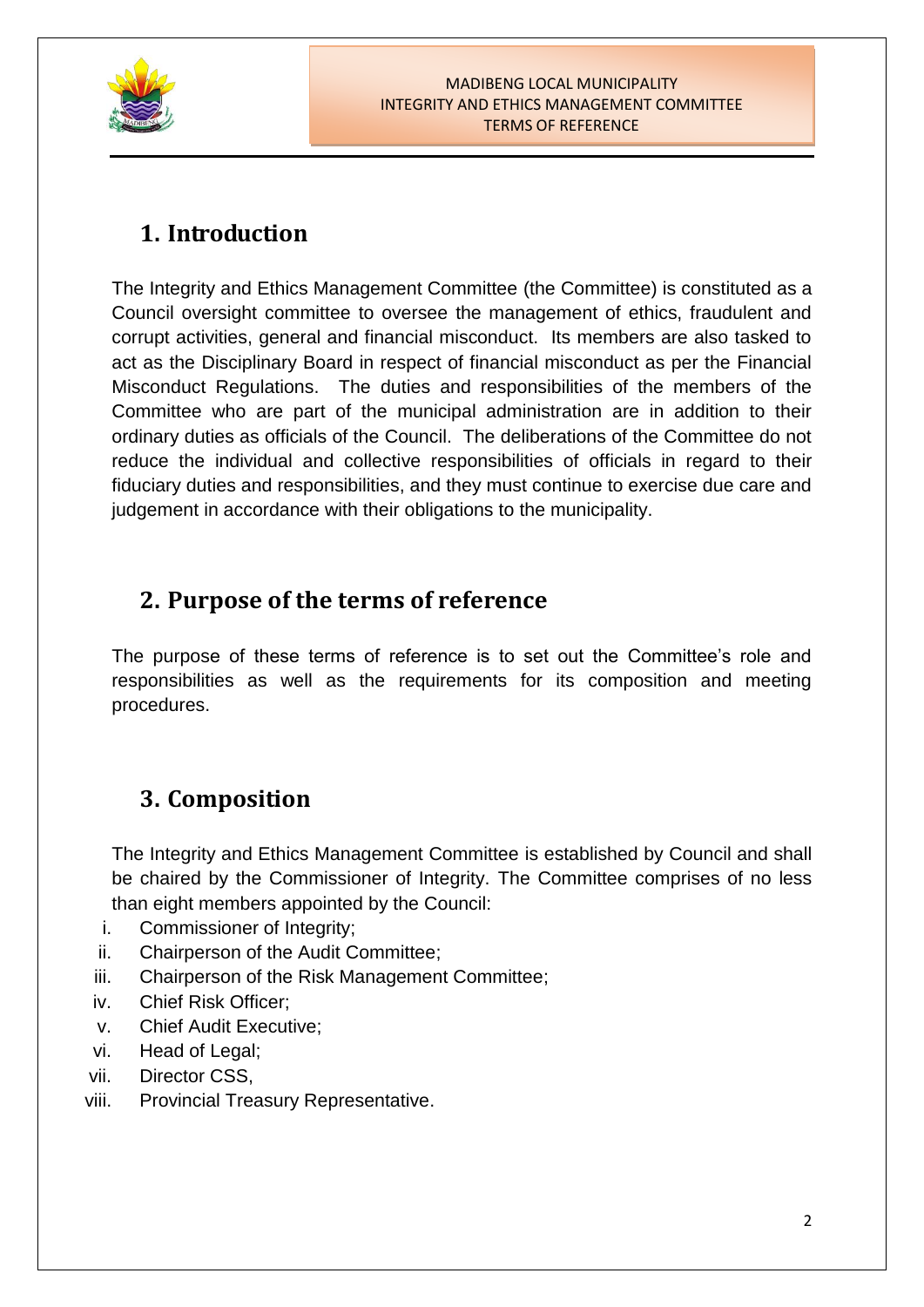

#### MADIBENG LOCAL MUNICIPALITY INTEGRITY AND ETHICS MANAGEMENT COMMITTEE TERMS OF REFERENCE

The members of the committee as a whole must have sufficient experience in Local Government, Risk Management, Legal and Compliance, Fraud and Ethics, Business Continuity and Finance to fulfil their duties.

## **4. Purpose**

The purpose of this Committee is two-fold.

Firstly, it is to provide strategic guidance to the MLM on, as well as oversee and/or monitor the implementation of, the municipality's integrity programme and anticorruption strategy and to ensure enforcement of remedial, disciplinary and/or legal action where required.

Secondly, members of the committee who are non-executive independent directors shall serve the committee for a period of 3 years, which run concurrent to the Risk Management Committee and the Audit Committee respectively.

# **5. Responsibilities**

## **Responsibilities of Committee**

The Committee must perform all the functions as is necessary to fulfil its purpose and including, but not limited to, the following:

- Monitor the implementation of the Integrity Management Framework within MLM;
- Oversee and monitor the ethics-management programme and management of ethical risks as well as institutionalising ethics;
- Oversee and monitor investigations of fraud, corruption and similar misconduct;
- Report on cases, outcomes and/or implementation of recommendations of fraud, corruption and similar misconduct;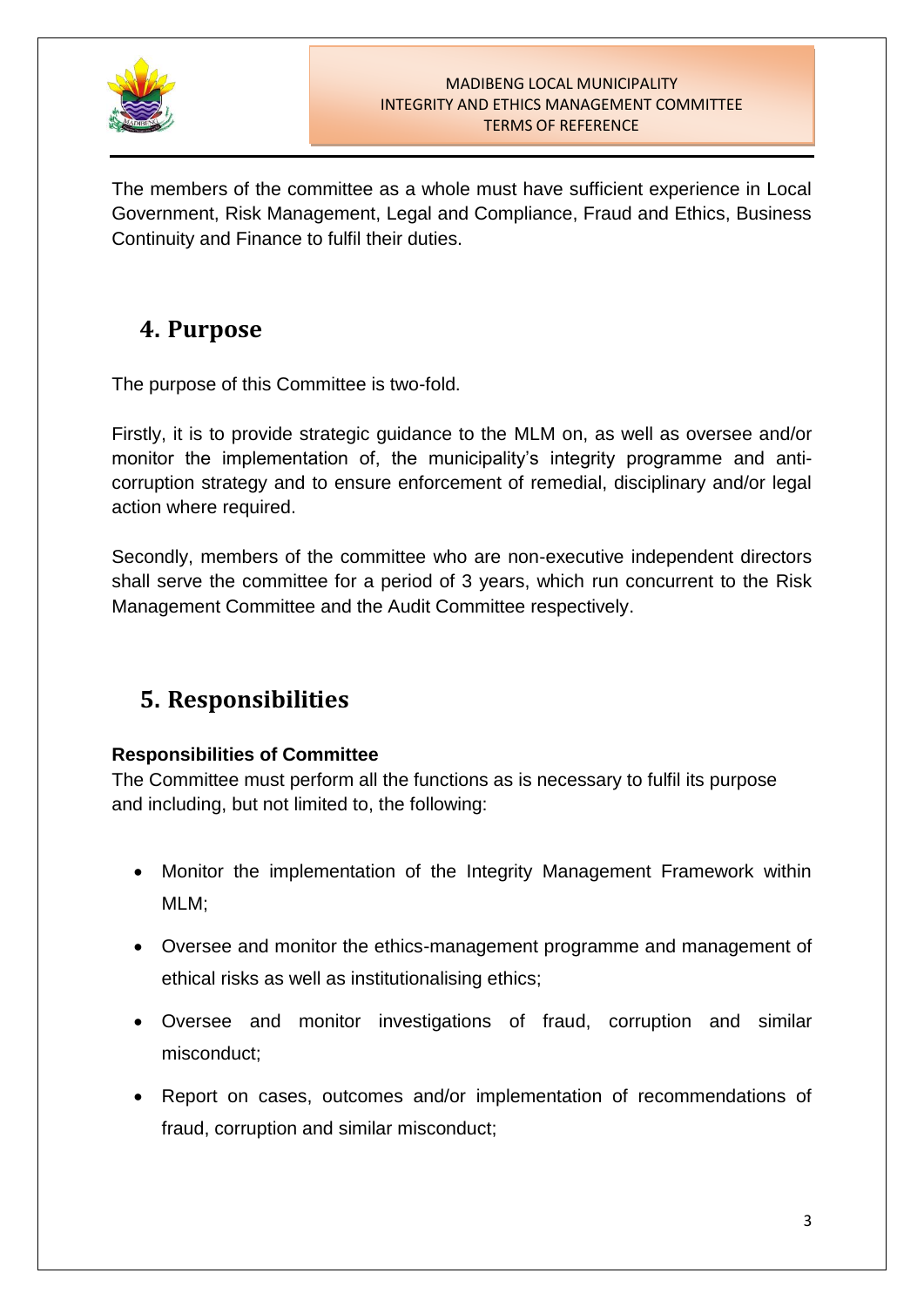

- Monitor whether disciplinary sanctions for fraud, corruption and similar misconduct are imposed in line with the laws of the Republic of South Africa and the policies of the MLM;
- Monitor whether all cases of general misconduct are investigated by forensics or other appropriate body and reported to IMC;
- Approve the Terms of Reference of all investigations of fraud, corruption and similar misconduct;
- Liaise closely with other oversight structures of the MLM, as and when required.

The Committee does not assume the functions of management, which remain the responsibility of the Accounting Officer, Heads of Departments, officers and other members of senior management.

#### **b. Responsibilities of the Commissioner of Integrity 'COI' (Chairperson of the IMC)**

The office of the Commissioner of Integrity will be appointed as an independent external person, and will report to the Council. The key roles of the COI include:

- Independent and external oversight over the investigations undertaken internally by the relevant departments;
- Ensuring the implementation of recommendations arising from investigations undertaken by Internal Audit.
- Instituting civil or criminal action and reporting cases of fraud and corruption to the SAPS and Auditor General where applicable and as per legislation,
- Holding senior management and other officials accountable for the enforcement of remedial action;
- Report quarterly to Council

A dedicated office (official) will be established to harness the efforts with respect to the monitoring, reporting and enforcement mechanisms effecting remedial action to address the incidents of fraud and corruption in the Organization, which will report directly to Council.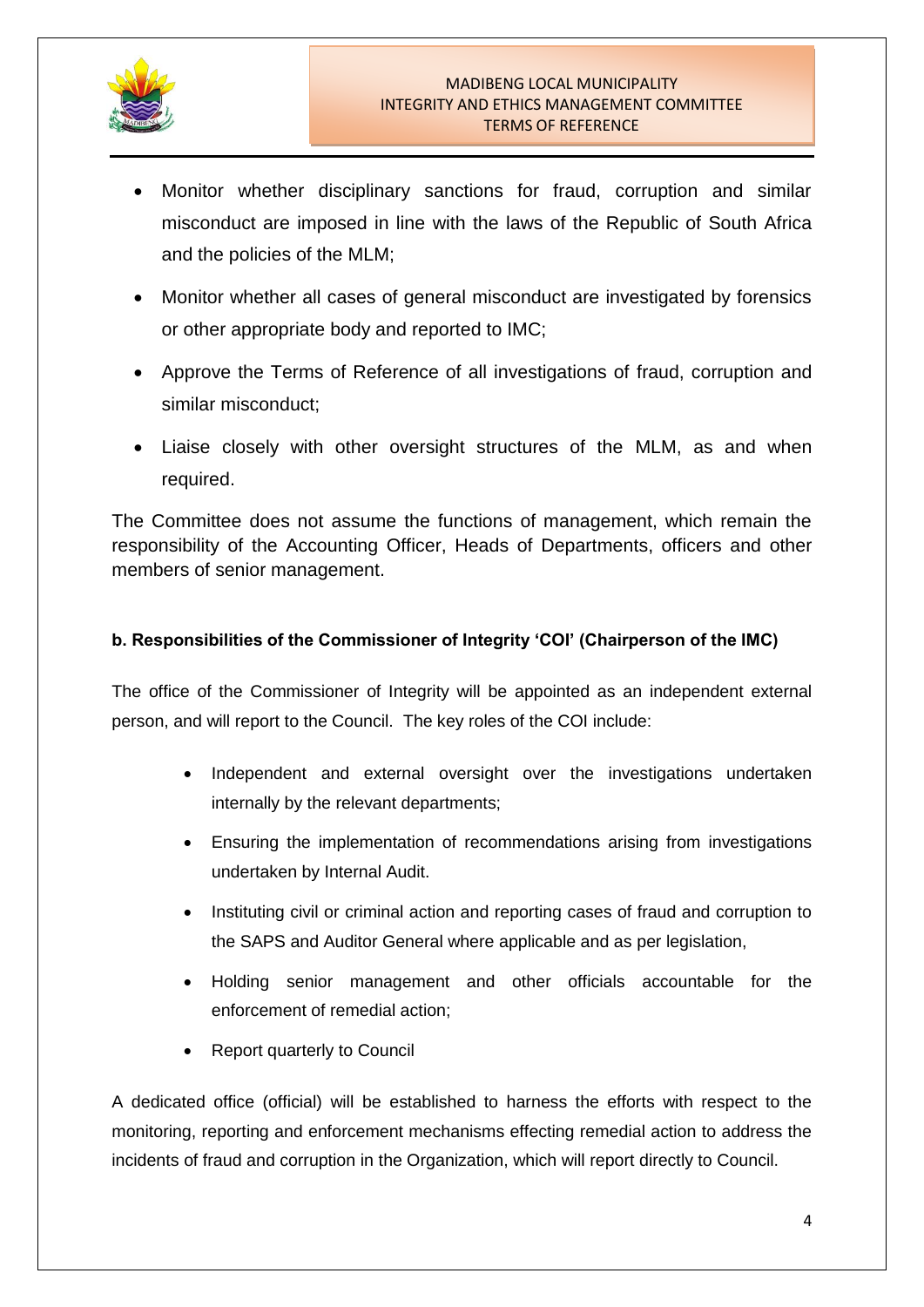

#### **c. Roles and Functions of the Commissioner of Integrity:**

The COI functions and duties include the following:

- To act on behalf of the Executive to monitor and ensure implementation of recommendations pursuant to investigations conducted;
- Facilitation of a culture of public service and accountability, and support the prevention and combatting of corruption in terms of S6(2)(b) of the Municipal Systems Act and S173(2)(iii) of the MFMA and the Prevention and Combating of Corrupt Activities Act.
- To monitor and report on activities and of the Anti-Fraud Hotline and the municipalities fraud case register;
- Enforcement of municipal prescripts on municipal code of conduct;
- Receive, enforce and monitor findings of investigations by IA and other departments, and resolutions of MPAC/Council;
- Institutionalise liaison with external law enforcement agencies, and become internal link for these processes to ensure the full extent of the law is enforced and cases are finalised i.e.
	- o Penalties / Compensation / Recovery/ Preservation/ Forfeiture/ Confiscation/Disciplinary/ Dismissal / Civil action and motion proceedings in terms of the Criminal Procedure Act, Prevention and Combatting of Corrupt Activities Act; and Prevention of Organised crime Act or any other applicable legislation;
- Ensure an end-to-end process in combating fraud and corruption that all cases from inception are consistently investigated and finalized in a consistent manner.
- The COI will have the authority to initiate further investigations, but will allow the relevant departments to do investigations and simultaneously submit reports to IMC and MPAC;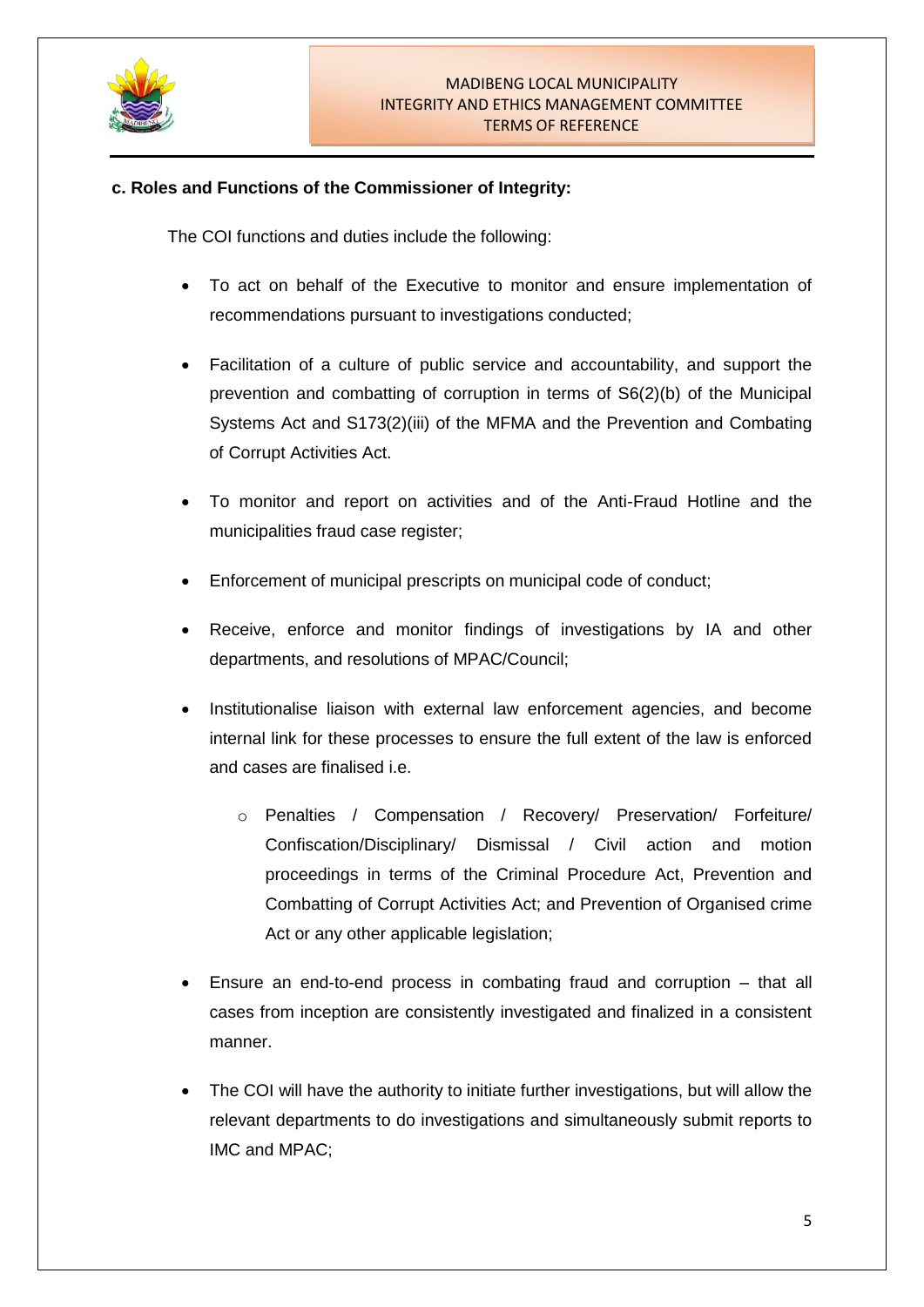

- Initiate recovery of lost funds to aid in service delivery efforts, thus ensuring compliance with s32 of the MFMA.
- Advance a culture of responsible workforce actions which aid in the detection, investigation and reduction or eradication of incidence of fraud and corruption.
- Follow-up of cases reported to external bodies and ensure finality continuously report to the IMC.
- Seamlessly complement and support other structures i.e. Risk, Internal Audit, Labour and CLS Departments.
- Liaison with Risk Department through the IMC is fundamental as potential risks would be identified and be used as a base source for reviews, detection and prevention of fraud and corruption.
- Co-ordinating reports on different matters emanating from the Integrity Framework.
- The report of the IMC will be submitted to the Audit Committee, MPAC and Council.

## **d. Standards of Ethical Conduct of the COI**

The COI must uphold the standards of integrity and ethical values of the organisation. In doing so the COI is required to: -

- abide by the principles, rules and obligations of this framework and all related codes, practices, legislation;
- uphold the law;
- act on all occasions in accordance with the public trust placed in him/ her;
- discharge his/ her obligations, in terms of the Constitution, by placing the public interest and that of the organisation above any other;
- in the performance of their duties and responsibilities, be committed to the eradication of all forms of fraud, corruption and other criminal behavior in the organisation.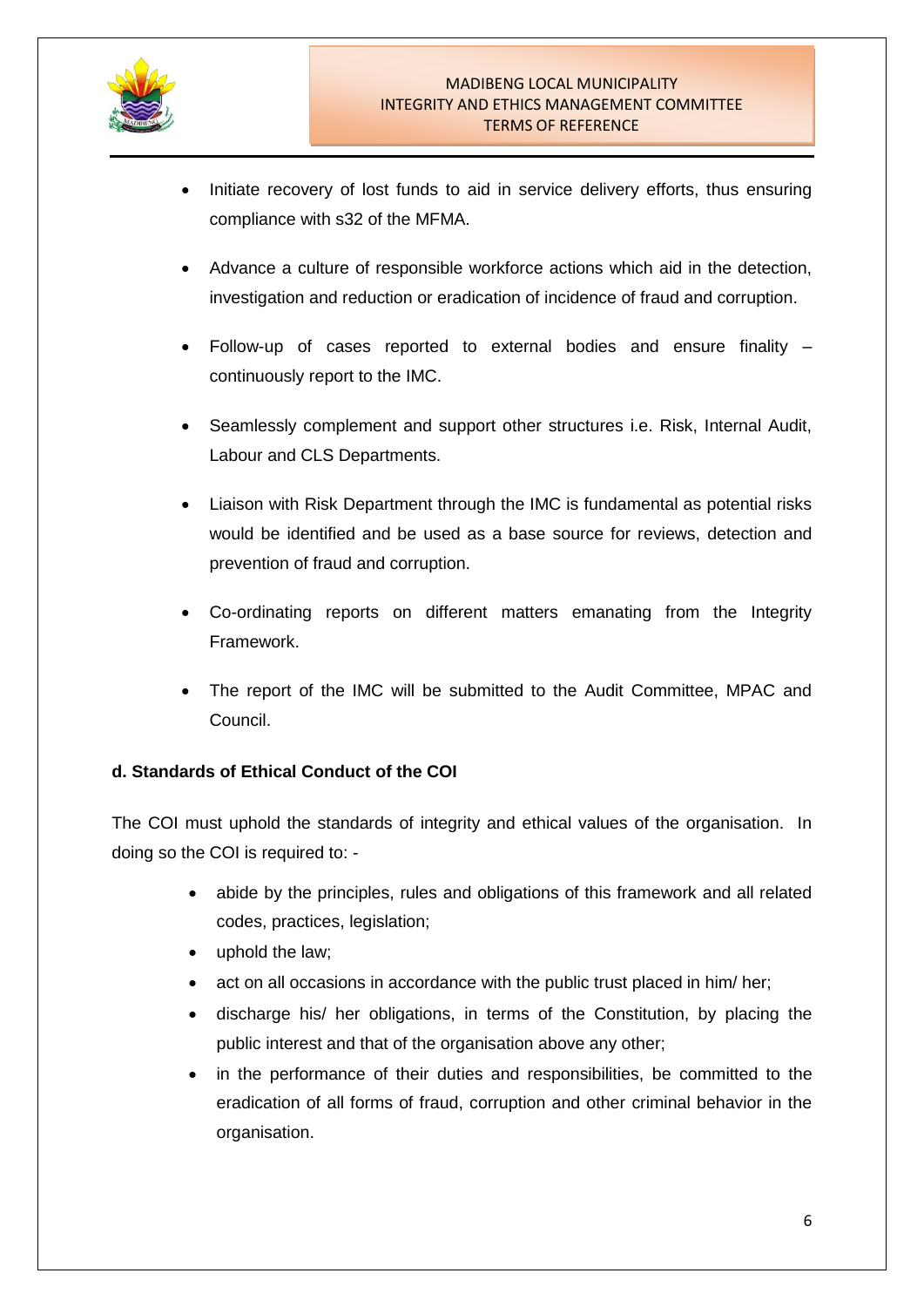

• Not engage in any activity that will or has the potential to bring his office and the organisation into disrepute. Where the COI is found guilty of such conduct, his/her contract may be terminated with immediate effect.

# **6. Authority**

- The Committee acts in terms of the delegated authority of the Council as recorded in these terms of reference.
- It has the power to investigate any activity within the scope of its terms of reference.
- The Committee, in the fulfilment of its duties, may call upon the MMCs of Departments, any of the heads of departments, officers or city secretary to provide it with information, subject to following a Council approved process.
- The Committee has reasonable access to the municipal's records, facilities and any other resources necessary to discharge its duties and responsibilities.
- The Committee may form, and delegate authority to, subcommittees and may delegate authority to one or more designated members of the Committee.
- The Committee has the right to obtain independent outside professional advice to assist with the execution of its duties, at municipal's cost, subject to following a Council approved process.
- The Committee makes the recommendations to Council that it deems appropriate on any area within the ambit of its terms of reference where action or improvement is required.
- In its capacity as the Disciplinary Board, the IMC draws its authority from the Financial Misconduct Regulations.

## **7. Meeting procedures**

## *7.1 Frequency*

The Committee must hold sufficient scheduled meetings to discharge all its duties as set out in these terms of reference but subject to a minimum of one meeting per quarter. Meetings in addition to those scheduled may, with approval of the chairperson, be held at the request of other members of the Committee.

## *1.2 Attendance*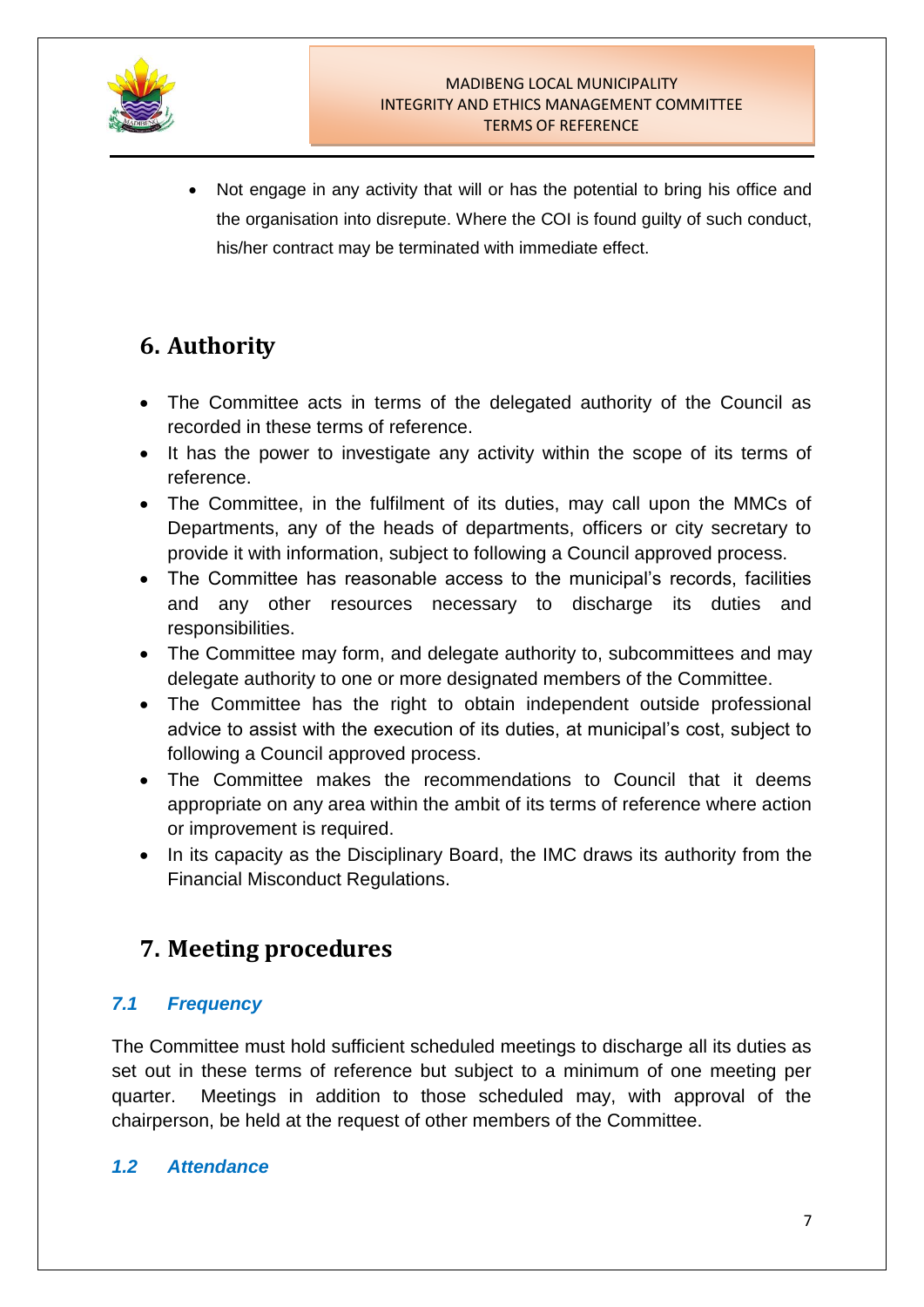

Committee members must attend all scheduled meetings of the Committee, including meetings called on an *ad hoc*-basis for special matters, unless prior apology, with reasons, has been submitted to the chairperson. If the chairperson of the Committee is absent from a meeting, the members present shall elect one of the members present to act as chairperson. Persons other than members may attend Committee meetings only by invitation of the chairperson.

## *1.3 Agenda and minutes*

- **The Committee must establish an annual work plan for each year to ensure** that all relevant matters are covered by the agendas of the meetings planned for the year.
- The annual plan must ensure proper coverage of the matters laid out in these terms of reference.
- The number, timing and length of meetings, and the agendas are to be determined in accordance with the annual plan.
- A detailed agenda, together with supporting documentation, must be circulated, at least one week prior to each meeting to the members of the Committee and other invitees.
- Committee members must be fully prepared for Committee meetings, to provide appropriate and constructive input on matters for discussion.
- The minutes must be completed as soon as possible after the meeting and circulated to the chairman and members of the Committee for review thereof.
- The minutes must be formally approved by the Committee at its next scheduled meeting.

## *1.4 Quorum*

A quorum shall be achieved when 50% plus one member of the Committee are present. Individuals in attendance at Committee meetings by invitation may participate in discussions but do not form part of the quorum for Committee meetings.

## *1.5 Secretarial Services*

Chief Risk Officer shall be the secretariat of the Committee.

## **2. Evaluation**

The effectiveness of the Committee shall be assessed every year by the Accounting Officer and the report on the effectiveness of the Committee shall be communicated to Council annually.